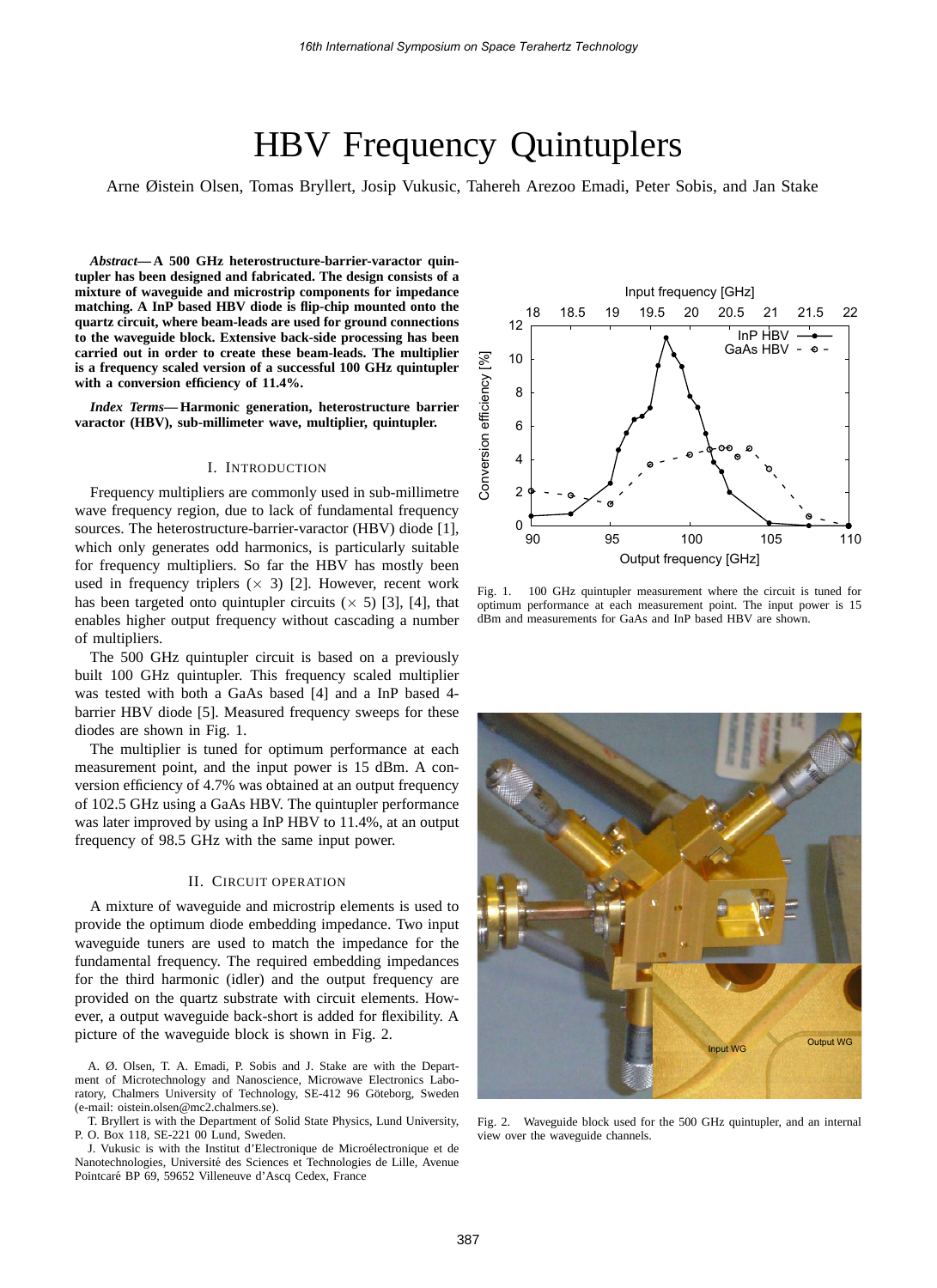

Fig. 3. Quartz circuit with the HBV, microstrip probes and microstrip circuit components.

A short rectangular waveguide section connected to the WR-8 input waveguide, and a transition block from the output WR-1.6 to WR-10 waveguide mounted at the output are also shown in the picture. The multiplier block can be spilt into two halves and an internal view of the waveguide channels is shown at the bottom of Fig. 2. Both the input and the output waveguide are bended to accommodate the waveguide tuners. A narrow channel where the circuit is placed connects the input and the output waveguides. A close-up picture of quartz circuit placed in the circuit waveguide channel is shown in Fig. 3.

The circuit substrate is 1.4 mm long, 180  $\mu$ m wide and 20  $\mu$ m thick. It consists of among input and output waveguide to microstrip probes. Two shunt connected hammerhead stubs and a band-pass filter provide the RF ground for the fundamental and the fifth harmonic respectively. This band-pass filter [6], which consists of a ladder-network of quarterwave shorted stubs at the fifth harmonic, also provides the real part of the embedding impedance for the output frequency. Beam-leads are used to ground the quarterwave stubs to the multiplier block, and a small amount of super-glue is used to keep the circuit in position. The HBV diode is flip-chip soldered onto the circuit, and the short inductive impedance lines connecting the diode completes the matching. Both the embedding impedances for the output frequency and the inductive idler impedance are accounted for by use of microstrip components.

#### III. CIRCUIT FABRICATION AND INITIAL TESTING

Conventional photo-lithography is used to create the circuit pattern. A thin seed-layer consisting of a  $70 \text{ Å}$  thick chrome layer and gold is patterned with photoresist. The circuit pattern is plated up to an overall thickness of  $1 \mu m$ . Chrome was used for the adhesive layer because of its resistance towards HF acid which is used later for the back-side processing. The 100  $\mu$ m thick quartz substrate is attached upside-down onto a Sicarrier-wafer after the patterning process. A dicing saw is then used to produce the beam-leads. First is the quartz substrate lapped down to an overall thickness of 25  $\mu$ m as shown in Fig. 4.



Fig. 4. Backside lapping of the quartz wafer to produce the beam-leads.

 $5 \mu m$  thick streets are then cut across the area above the beam-leads. The wafer is after dicing wet-etched, where  $5 \mu m$ quartz is removed and the beam-leads emerge. The Cr layer is removed from the beam-leads and the circuits are separated from the carrier wafer.

An initial test has been carried out using a Gunn at 85 GHz. A couple of nano-watts was measured and the test set-up is shown in Fig. 5.



Fig. 5. Measurement set-up for the initial test consisting of a gunn oscillator, isolator, attenuator, coupler, waveguide transition and power meters.

The gunn oscillator provides 40 mW and it is connected to the multiplier through an isolator, attenuator and a coupler. The directional coupler is used to measure the reflected power.